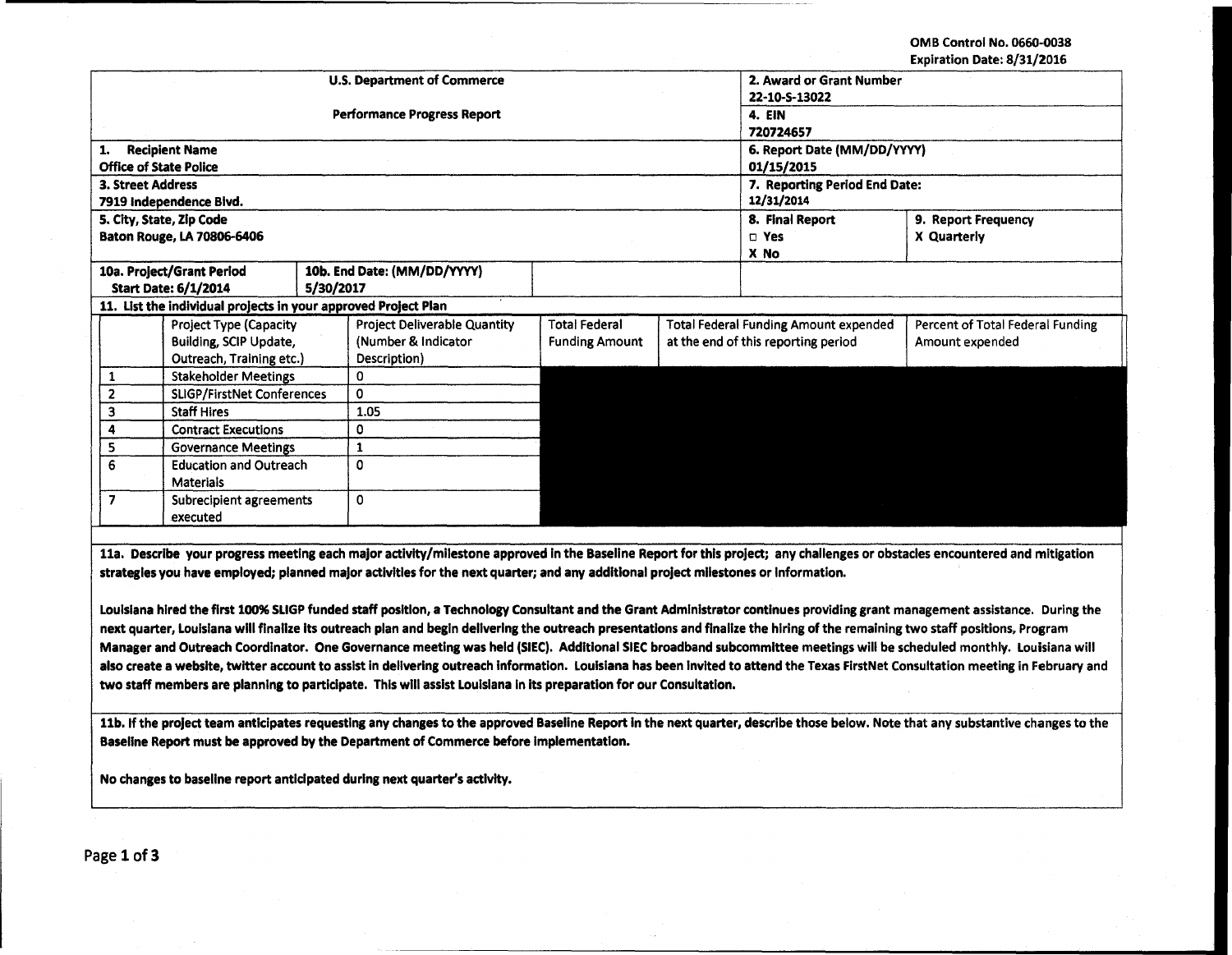llc. Provide any other information that would be useful to NTIA as it assesses this project's progress.

Due to a major change in staffing within the State of Louisiana in regards to our SLIGP management, delays have occurred towards the SLIGP progress. During this quarter, staff are finally on board to move the program forward expeditiously. Louisiana is now postured to begin aggressive implementation of its milestones. A Program Manager 1-FTE and Outreach Coordinator 1·FTE will be hired In January and February and an additional existing Technology Specialist 1-FTE will be assigned to the grant program as a state cost share to assist with technology needs. The SWIC .15-FTE will begin supporting the SLIGP activities as they progress as part of the state cost share.

lld. Describe any success stories or best practices you have identified. Please be as specific as possible. None for this quarter.

## 12. Personnel

12a. If the project is not fully staffed, describe how any lack of staffing may impact the project's time line and when the project will be fully staffed.

The project Is not fully staffed and therefore cannot proceed expeditiously. Louisiana projects that the all staff should be hired within Q3 (Jan.-Mar. 2015).

12b. Staffing Table

| <b>Job Title</b>             | FTE Y<br>70 | <b>Project(s) Assigned</b>                                   | Change                     |
|------------------------------|-------------|--------------------------------------------------------------|----------------------------|
| <b>Technology Consultant</b> | 100         | Lead and overall technology advisor to all projects.         | <b>Starting with SLIGP</b> |
| <b>Grant Administrator</b>   |             | Lead and overall grant administrator for this grant program. | <b>Starting with SLIGP</b> |

Add Row | Remove Row

13. Subcontracts (Vendors and/or Subrecipients)

13a. Subcontracts Table- Include all subcontractors. The totals from this table must equal the "Subcontracts Total" in Question 14f.

| Name        | <b>Subcontract Purpose</b> | Type<br>(Vendor/Subrec.) | RFP/RFQ<br>Issued<br>(Y/N) | Contract<br>Executed<br>(Y/N) | Start<br>Date | End<br>Date | <b>Total Federal</b><br><b>Funds Allocated</b> | <b>Total Matching</b><br><b>Funds Allocated</b> | Project and % Assigned |
|-------------|----------------------------|--------------------------|----------------------------|-------------------------------|---------------|-------------|------------------------------------------------|-------------------------------------------------|------------------------|
| <b>None</b> |                            |                          |                            |                               |               |             |                                                |                                                 |                        |

Add Row | Remove Row

13b. Describe any challenges encountered with vendors and/or subrecipients.

Louisiana has not awarded any contract to vendors as of this quarter.

Page 2 of 3